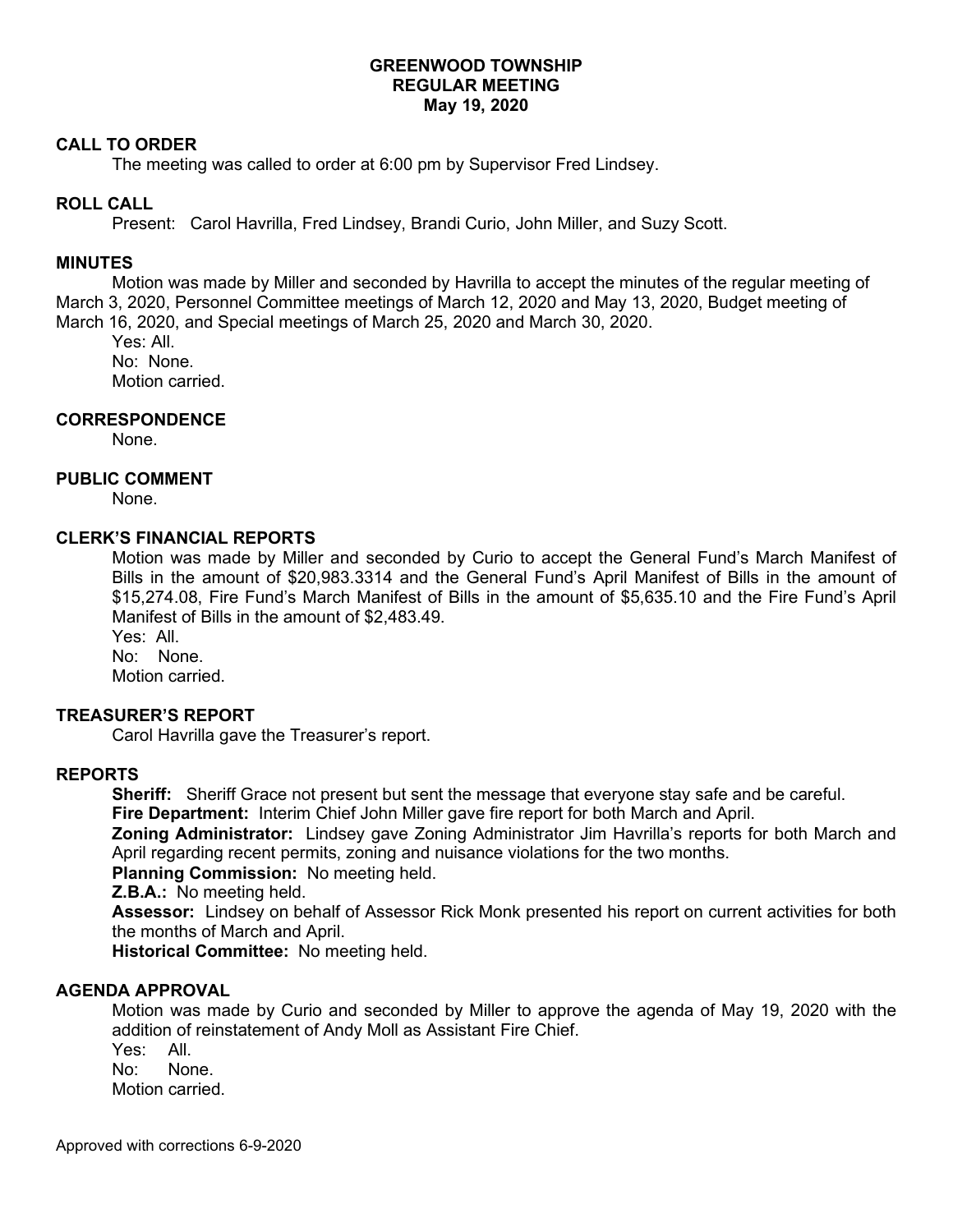# **OLD BUSINESS**

None.

# **NEW BUSINESS**

**A. Resignations**: Havrilla moves to accept the resignation letters from Jim Havrilla as Zoning Administrator, Paul Eddy and Douglas Sewell from the Planning Commission, and Charles Elstone, and Alisha Connelly from the Zoning Board of Appeals. Seconded by Curio.

Yes: All.

No: None.

Motion carried.

**B. Employee Handbook**: Havrilla moves to approve the Employee Handbook as presented. Seconded by Scott.

Yes: All. No: None.

Motion carried.

**C. Approval of township and fire department job descriptions**: Motion was made by Curio, seconded by Miller to approve the job descriptions of zoning administrator, transfer site personnel, building & grounds personnel, and fire department personnel as set forth.

Yes: All.

No: None.

Motion carried.

**D. Approval of Fire Department Policies**: Motion was made by Lindsey, seconded by Scott, to approve the Personnel Policies & Procedures (Series100) and Operations Procedures (Series 200) based on the Fire Chief's recommendations.

Yes: Scott, Miller, Havrilla, Lindsey. No: Curio. Motion carried.

- **E. Zoning Administrator**: Motion was made by Miller to appoint Paul Eddy as Zoning Administrator, at the pay rate of \$600.00 per month, seconded by Curio.
	- Yes: All.

No: None. Motion carried.

**F. Planning Commission Board**: Lindsey makes motion to appoint Charles Elstone and Alisha Connelly to the Planning Commission. Havrilla seconds.

Yes: All.

No: None.

Motion carried.

**G. Approve bills**: Curio makes motion to approve paying all bills until further notice during COVID-19. Miller seconds.

Yes: All. No: None.

Motion carried.

**H. Appoint new Fire Chief**: Motion was made by Curio, seconded by Havrilla, that Interim Chief John Miller be appointed as the new Greenwood Township Fire Chief. Compensation to remain at \$850.00 per month which would include up to two meetings per month. Any additional meetings will be compensation accordingly. Miller abstains.

Yes: All.

No: None.

Motion carried.

**I. Board recording secretary:** Motion was made by Curio, seconded by Miller, to hire a board meeting recording secretary at the rate of \$40.00 per meeting.

Yes: All. No: None. Motion carried.

Approved with corrections 6-9-2020